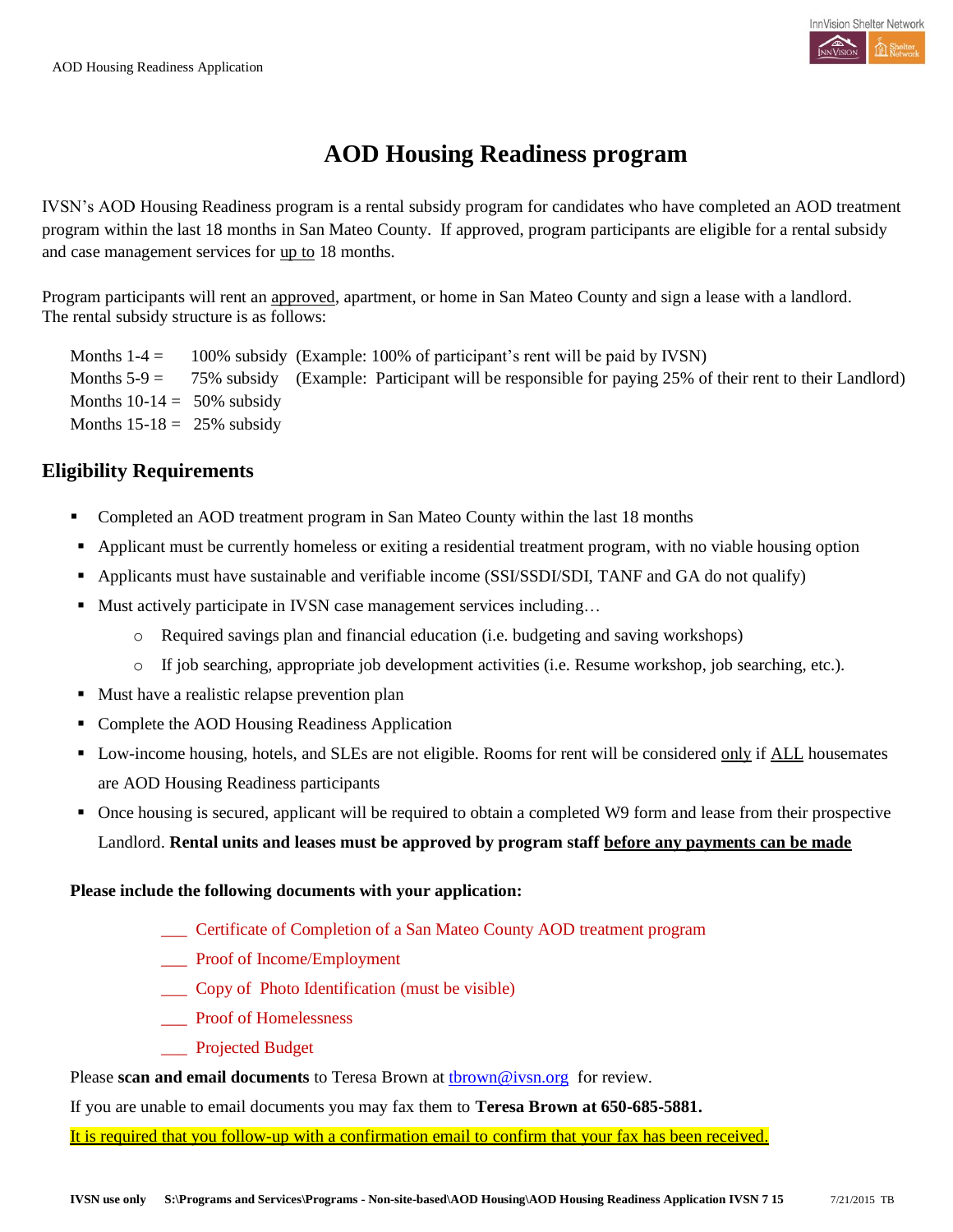

| <b>Applicant's Portion</b> (please use additional paper if necessary)                                    |                                                                                                                                                                                                                                                                                                                                                                                                                                                                                                                                                                      |         |
|----------------------------------------------------------------------------------------------------------|----------------------------------------------------------------------------------------------------------------------------------------------------------------------------------------------------------------------------------------------------------------------------------------------------------------------------------------------------------------------------------------------------------------------------------------------------------------------------------------------------------------------------------------------------------------------|---------|
|                                                                                                          |                                                                                                                                                                                                                                                                                                                                                                                                                                                                                                                                                                      |         |
| <b>Additional Household Members</b>                                                                      |                                                                                                                                                                                                                                                                                                                                                                                                                                                                                                                                                                      |         |
|                                                                                                          |                                                                                                                                                                                                                                                                                                                                                                                                                                                                                                                                                                      | Age:    |
|                                                                                                          |                                                                                                                                                                                                                                                                                                                                                                                                                                                                                                                                                                      |         |
|                                                                                                          | Relation: $\frac{1}{\sqrt{1-\frac{1}{2}} \cdot \frac{1}{2}}$                                                                                                                                                                                                                                                                                                                                                                                                                                                                                                         |         |
|                                                                                                          | $\text{Relation:}\n \underline{\hspace{2cm}}\n \underline{\hspace{2cm}}\n \underline{\hspace{2cm}}\n \underline{\hspace{2cm}}\n \underline{\hspace{2cm}}\n \underline{\hspace{2cm}}\n \underline{\hspace{2cm}}\n \underline{\hspace{2cm}}\n \underline{\hspace{2cm}}\n \underline{\hspace{2cm}}\n \underline{\hspace{2cm}}\n \underline{\hspace{2cm}}\n \underline{\hspace{2cm}}\n \underline{\hspace{2cm}}\n \underline{\hspace{2cm}}\n \underline{\hspace{2cm}}\n \underline{\hspace{2cm}}\n \underline{\hspace{2cm}}\n \underline{\hspace{2cm}}\n \underline{\hs$ | Age:    |
| Have you graduated from an AOD Treatment program within the last 18 months? Yes __________ No __________ |                                                                                                                                                                                                                                                                                                                                                                                                                                                                                                                                                                      |         |
| List Treatment Programs with dates of program stay and outcome                                           |                                                                                                                                                                                                                                                                                                                                                                                                                                                                                                                                                                      |         |
|                                                                                                          |                                                                                                                                                                                                                                                                                                                                                                                                                                                                                                                                                                      |         |
|                                                                                                          | <b>Dates</b>                                                                                                                                                                                                                                                                                                                                                                                                                                                                                                                                                         | Outcome |
| Program                                                                                                  |                                                                                                                                                                                                                                                                                                                                                                                                                                                                                                                                                                      |         |
|                                                                                                          |                                                                                                                                                                                                                                                                                                                                                                                                                                                                                                                                                                      |         |
|                                                                                                          |                                                                                                                                                                                                                                                                                                                                                                                                                                                                                                                                                                      |         |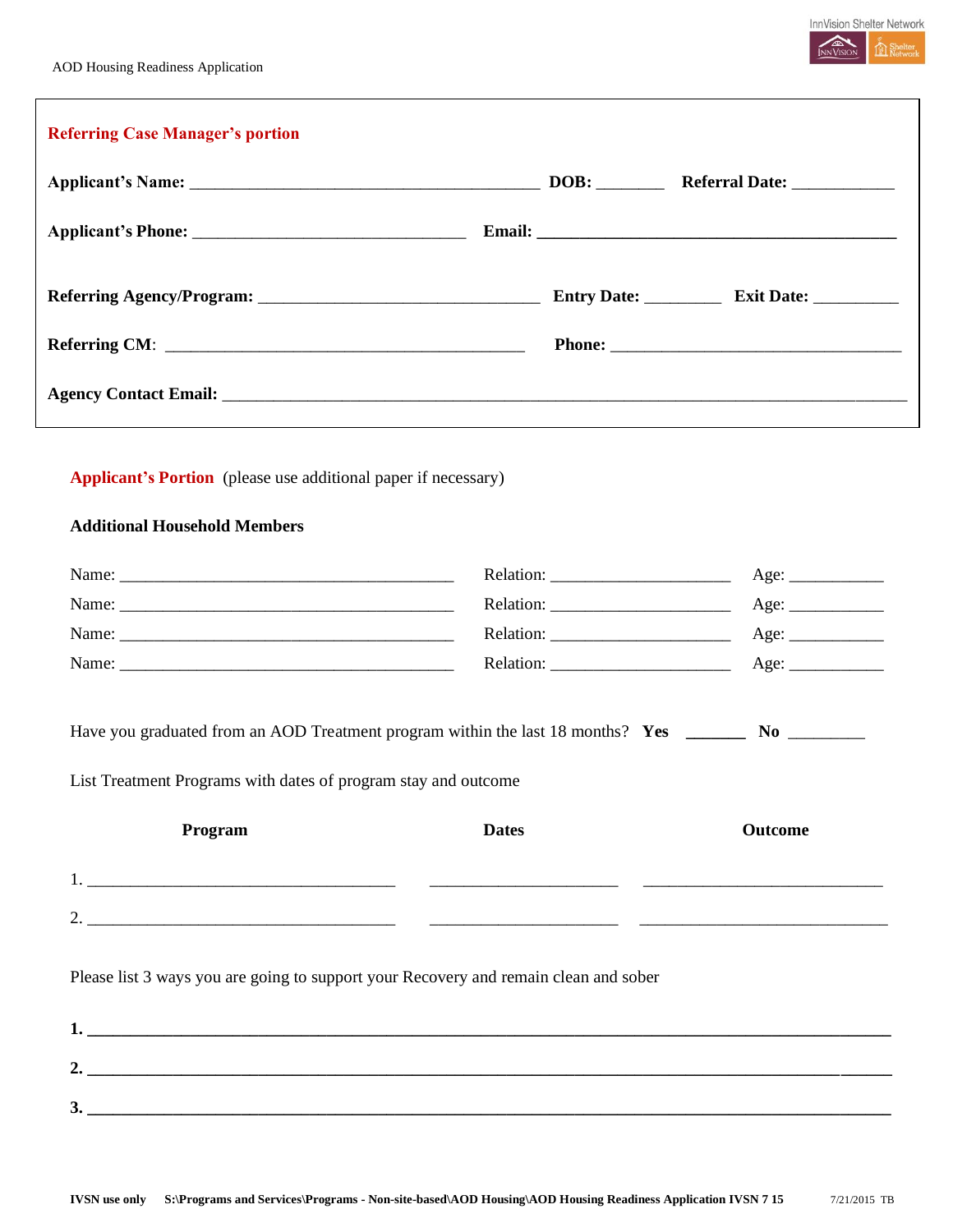#### **Program Goals**

Please list 3 ways the AOD Housing Readiness program will help you

|                                                                                            |  | <u> 1980 - John Stoff, deutscher Stoff, der Stoff, der Stoff, der Stoff, der Stoff, der Stoff, der Stoff, der Sto</u> |  |  |
|--------------------------------------------------------------------------------------------|--|-----------------------------------------------------------------------------------------------------------------------|--|--|
|                                                                                            |  | <u> 1990 - Johann Barn, amerikan bandar dan bertukan bandar dalam bertukan bertukan bertukan bertukan bandar dala</u> |  |  |
| List 3 goals you would like to accomplish in the AOD Housing Readiness program             |  |                                                                                                                       |  |  |
|                                                                                            |  |                                                                                                                       |  |  |
|                                                                                            |  |                                                                                                                       |  |  |
| List any diplomas, degrees or certificates you have obtained (include H.S. Diploma/G.E.D.) |  |                                                                                                                       |  |  |
| <b>Current Employment and Income</b>                                                       |  |                                                                                                                       |  |  |
|                                                                                            |  | Savings Amount: __________________                                                                                    |  |  |
|                                                                                            |  |                                                                                                                       |  |  |
|                                                                                            |  |                                                                                                                       |  |  |
|                                                                                            |  |                                                                                                                       |  |  |
| Amount of Debt: ______________                                                             |  |                                                                                                                       |  |  |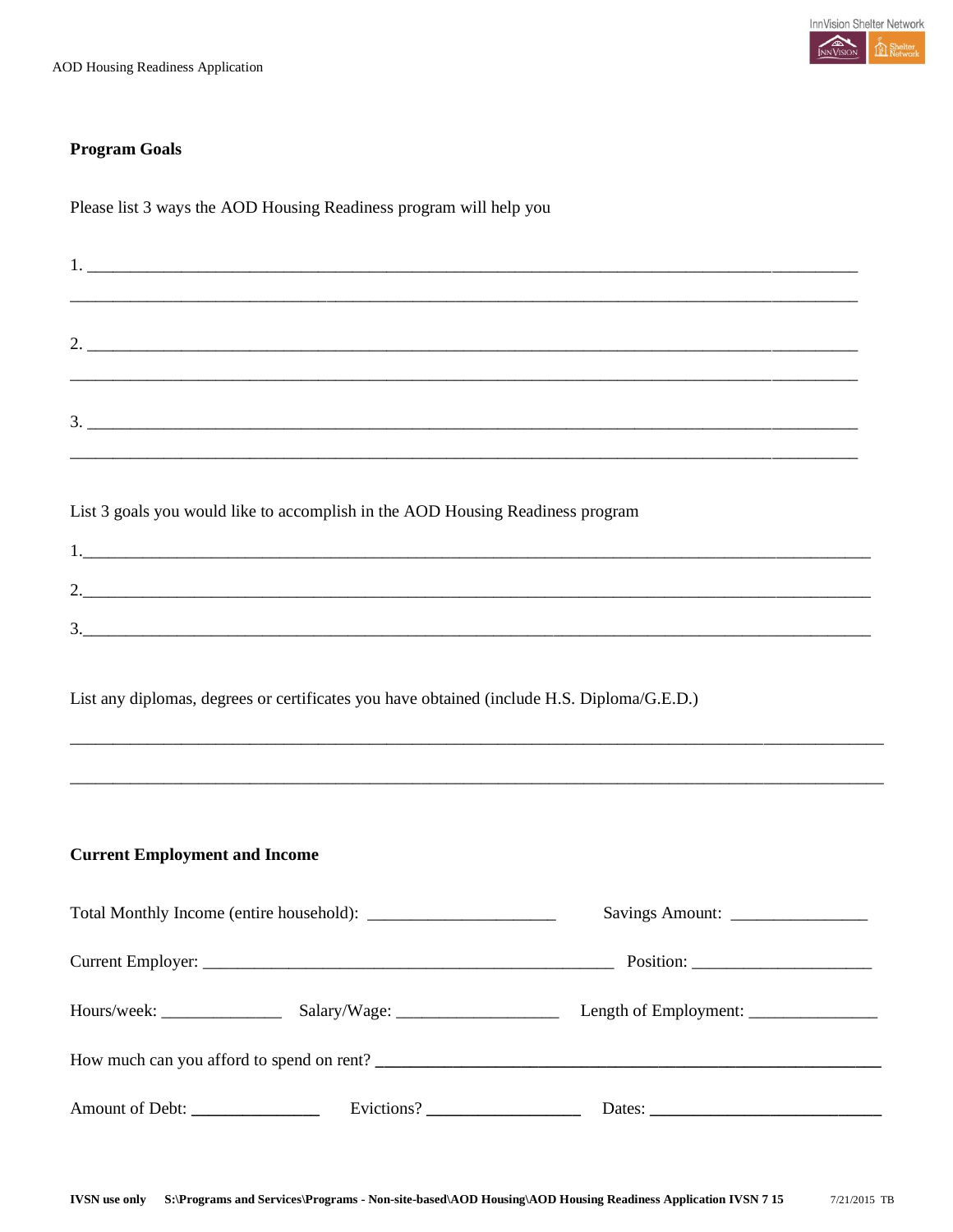

| Please list income from all household members (use additional paper if necessary) |                                                                                                                      |
|-----------------------------------------------------------------------------------|----------------------------------------------------------------------------------------------------------------------|
|                                                                                   |                                                                                                                      |
|                                                                                   |                                                                                                                      |
|                                                                                   |                                                                                                                      |
| Please discuss any plans to increase your income while in the program             |                                                                                                                      |
|                                                                                   |                                                                                                                      |
|                                                                                   |                                                                                                                      |
| Please discuss any plans to attend school or vocational training while in program |                                                                                                                      |
|                                                                                   |                                                                                                                      |
|                                                                                   |                                                                                                                      |
| What is your housing plan if you are not accepted into the program?               |                                                                                                                      |
|                                                                                   |                                                                                                                      |
|                                                                                   |                                                                                                                      |
|                                                                                   |                                                                                                                      |
|                                                                                   | <u> 2000 - 2000 - 2000 - 2000 - 2000 - 2000 - 2000 - 2000 - 2000 - 2000 - 2000 - 2000 - 2000 - 2000 - 2000 - 200</u> |
|                                                                                   |                                                                                                                      |
|                                                                                   | Date: $\frac{1}{\sqrt{1-\frac{1}{2}} \cdot \frac{1}{2}}$                                                             |
|                                                                                   |                                                                                                                      |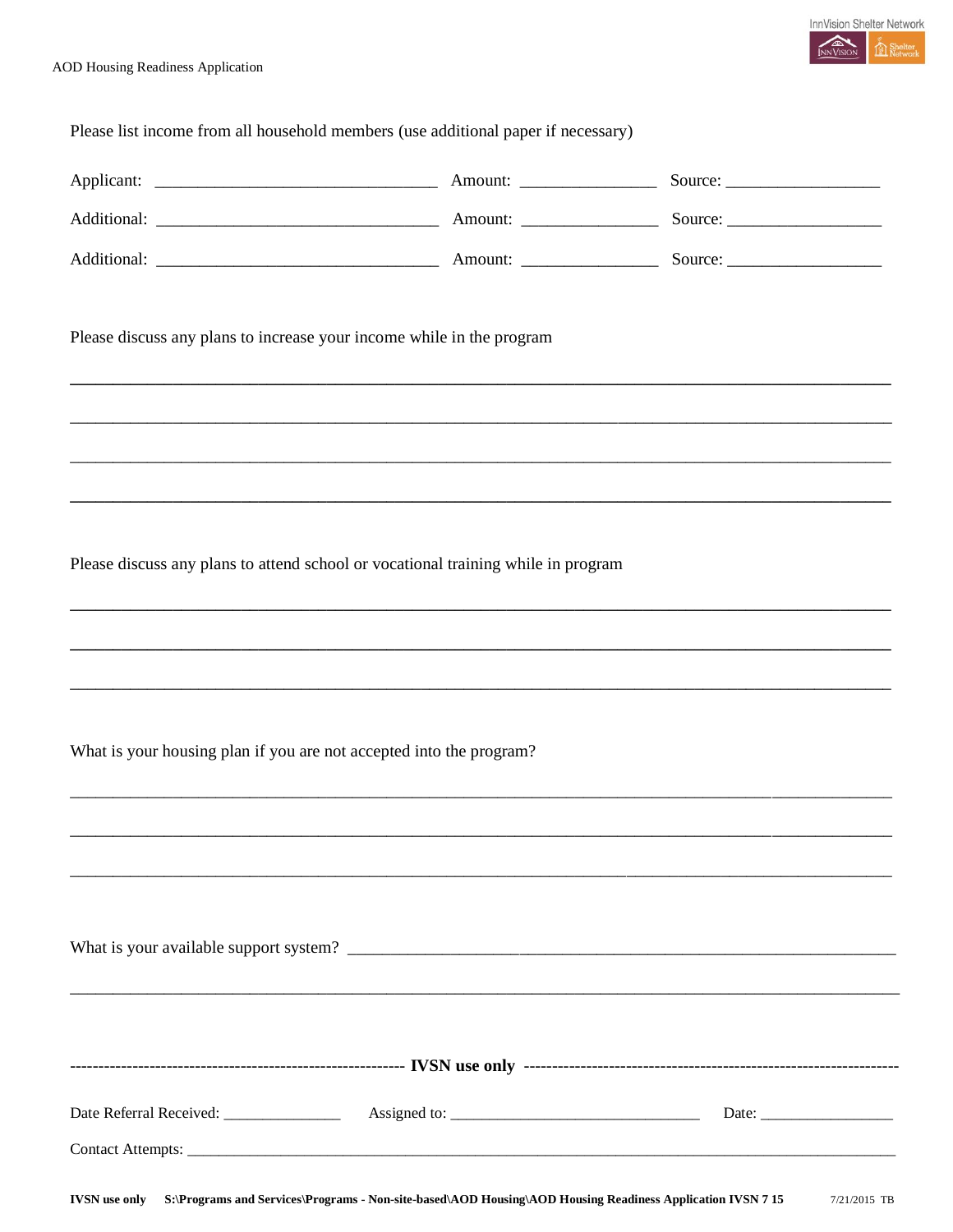

# Projected Monthly Budget

This budget is designed to help you determine how much you can afford to pay for housing by estimating what your projected income and expenses will be each month.

|                              | <b>MONTHLY</b><br><b>Household Income</b><br>(after taxes)                               |                                                                | <b>Monthly Expenses</b>                                                                                                                                                                                                                                                                                                                             |
|------------------------------|------------------------------------------------------------------------------------------|----------------------------------------------------------------|-----------------------------------------------------------------------------------------------------------------------------------------------------------------------------------------------------------------------------------------------------------------------------------------------------------------------------------------------------|
| Wages (Adult 1)              | $\frac{1}{2}$                                                                            | Projected Rent                                                 | $\qquad \qquad \$$                                                                                                                                                                                                                                                                                                                                  |
| Wages (Adult 2)              | $\frac{\text{S}}{\text{S}}$                                                              | Groceries                                                      | $\sim$                                                                                                                                                                                                                                                                                                                                              |
| Wages (Adult 3)              | $\begin{array}{c c} \n\multicolumn{3}{c }{\textbf{\textcolor{red}{\bf S}}}\n\end{array}$ | PG&E/Utilities                                                 | $\qquad \qquad \text{\normalsize $s$} \underline{\qquad \qquad }$                                                                                                                                                                                                                                                                                   |
| Wages (Adult 4)              | $\frac{\text{S}}{\text{S}}$                                                              | Phone/Cell                                                     | $\frac{\text{S}}{\text{S}}$                                                                                                                                                                                                                                                                                                                         |
| GA                           | $\sim$ $\sim$                                                                            | Cable/Internet                                                 | $\sim$                                                                                                                                                                                                                                                                                                                                              |
| <b>SSI</b>                   | s                                                                                        | Water/Garbage                                                  | $\qquad \qquad \, \text{\bf $s$}\; \underline{\hspace{10mm}}$                                                                                                                                                                                                                                                                                       |
| <b>SSDI</b>                  |                                                                                          | Renter's Insurance                                             | $\frac{1}{2}$                                                                                                                                                                                                                                                                                                                                       |
| Social Security              |                                                                                          | Gas                                                            | $\qquad \qquad \text{\normalsize $s$} \underline{\qquad \qquad \qquad }$                                                                                                                                                                                                                                                                            |
| <b>Veterans Benefits</b>     |                                                                                          | <b>Bus/Train Tickets</b>                                       | $\qquad \qquad \text{\normalsize $s$} \underline{\qquad \qquad \qquad }$                                                                                                                                                                                                                                                                            |
| <b>Unemployment Benefits</b> | $\frac{1}{2}$                                                                            | Car Payment                                                    | $\begin{picture}(20,10) \put(0,0){\line(1,0){10}} \put(15,0){\line(1,0){10}} \put(15,0){\line(1,0){10}} \put(15,0){\line(1,0){10}} \put(15,0){\line(1,0){10}} \put(15,0){\line(1,0){10}} \put(15,0){\line(1,0){10}} \put(15,0){\line(1,0){10}} \put(15,0){\line(1,0){10}} \put(15,0){\line(1,0){10}} \put(15,0){\line(1,0){10}} \put(15,0){\line(1$ |
| Food Stamps                  | $\frac{\text{S}}{\text{S}}$                                                              | Car Insurance                                                  | $\qquad \qquad \, \text{\bf $s$}\; \underline{\hspace{10mm}}$                                                                                                                                                                                                                                                                                       |
| Child Support                | $\frac{1}{2}$                                                                            | Laundry                                                        | $\frac{1}{2}$                                                                                                                                                                                                                                                                                                                                       |
| Other (Specify)              | $\frac{1}{2}$                                                                            | Medical/Dental                                                 | $\frac{1}{2}$                                                                                                                                                                                                                                                                                                                                       |
|                              | $\frac{1}{2}$                                                                            | Toiletries                                                     | $\qquad \qquad \, \text{\bf $s$}\; \underline{\hspace{10mm}}$                                                                                                                                                                                                                                                                                       |
|                              | $\frac{\text{S}}{\text{S}}$                                                              | <b>Infant Supplies</b>                                         | $\frac{\text{S}}{\text{S}}$                                                                                                                                                                                                                                                                                                                         |
| <b>Total Monthly Income</b>  | $\frac{1}{2}$                                                                            | Cleaning/Household<br><b>Supplies</b><br>School Lunches/Eating | $\sim$<br>$\frac{\text{S}}{\text{S}}$                                                                                                                                                                                                                                                                                                               |
|                              |                                                                                          | out                                                            |                                                                                                                                                                                                                                                                                                                                                     |
|                              |                                                                                          | Entertainment                                                  | $\frac{\text{S}}{\text{S}}$                                                                                                                                                                                                                                                                                                                         |
|                              |                                                                                          | <b>Restitution/Loans</b>                                       | $\sim$                                                                                                                                                                                                                                                                                                                                              |
|                              |                                                                                          | <b>Credit Card Payments</b>                                    | $\frac{\text{S}}{\text{S}}$                                                                                                                                                                                                                                                                                                                         |
|                              |                                                                                          | Other Debt                                                     | $\qquad \qquad \, \textcolor{red}{\textbf{\$}} \textcolor{red}{\overbrace{\qquad \qquad \qquad }} \textcolor{red}{\textbf{\$}}$                                                                                                                                                                                                                     |
|                              |                                                                                          | Savings DON'T TOUCH                                            | $\frac{1}{2}$                                                                                                                                                                                                                                                                                                                                       |
|                              |                                                                                          | <b>Savings-Emergencies</b>                                     | \$                                                                                                                                                                                                                                                                                                                                                  |
|                              |                                                                                          | Savings-Clothing/Shoes                                         | $\frac{\text{S}}{\text{S}}$                                                                                                                                                                                                                                                                                                                         |
|                              |                                                                                          | Savings- Car Repairs                                           | $\begin{picture}(20,10) \put(0,0){\line(1,0){10}} \put(15,0){\line(1,0){10}} \put(15,0){\line(1,0){10}} \put(15,0){\line(1,0){10}} \put(15,0){\line(1,0){10}} \put(15,0){\line(1,0){10}} \put(15,0){\line(1,0){10}} \put(15,0){\line(1,0){10}} \put(15,0){\line(1,0){10}} \put(15,0){\line(1,0){10}} \put(15,0){\line(1,0){10}} \put(15,0){\line(1$ |
|                              |                                                                                          | Savings for Gifts/Toys                                         | $\frac{1}{2}$                                                                                                                                                                                                                                                                                                                                       |
| <b>Total Monthly Income</b>  | $\sim$                                                                                   |                                                                | $\qquad \qquad \  \, {\sf S} \underline{\hspace{1.5cm}} \underline{\hspace{1.5cm}}$                                                                                                                                                                                                                                                                 |
|                              |                                                                                          | Other:                                                         | $\begin{picture}(20,10) \put(0,0){\line(1,0){10}} \put(15,0){\line(1,0){10}} \put(15,0){\line(1,0){10}} \put(15,0){\line(1,0){10}} \put(15,0){\line(1,0){10}} \put(15,0){\line(1,0){10}} \put(15,0){\line(1,0){10}} \put(15,0){\line(1,0){10}} \put(15,0){\line(1,0){10}} \put(15,0){\line(1,0){10}} \put(15,0){\line(1,0){10}} \put(15,0){\line(1$ |
| <b>Less Total Expenses</b>   | $\sim$                                                                                   |                                                                | $\sim$                                                                                                                                                                                                                                                                                                                                              |
| <b>Balance</b>               | $\sim$                                                                                   | <b>Total Expenses</b>                                          | $\sim$                                                                                                                                                                                                                                                                                                                                              |